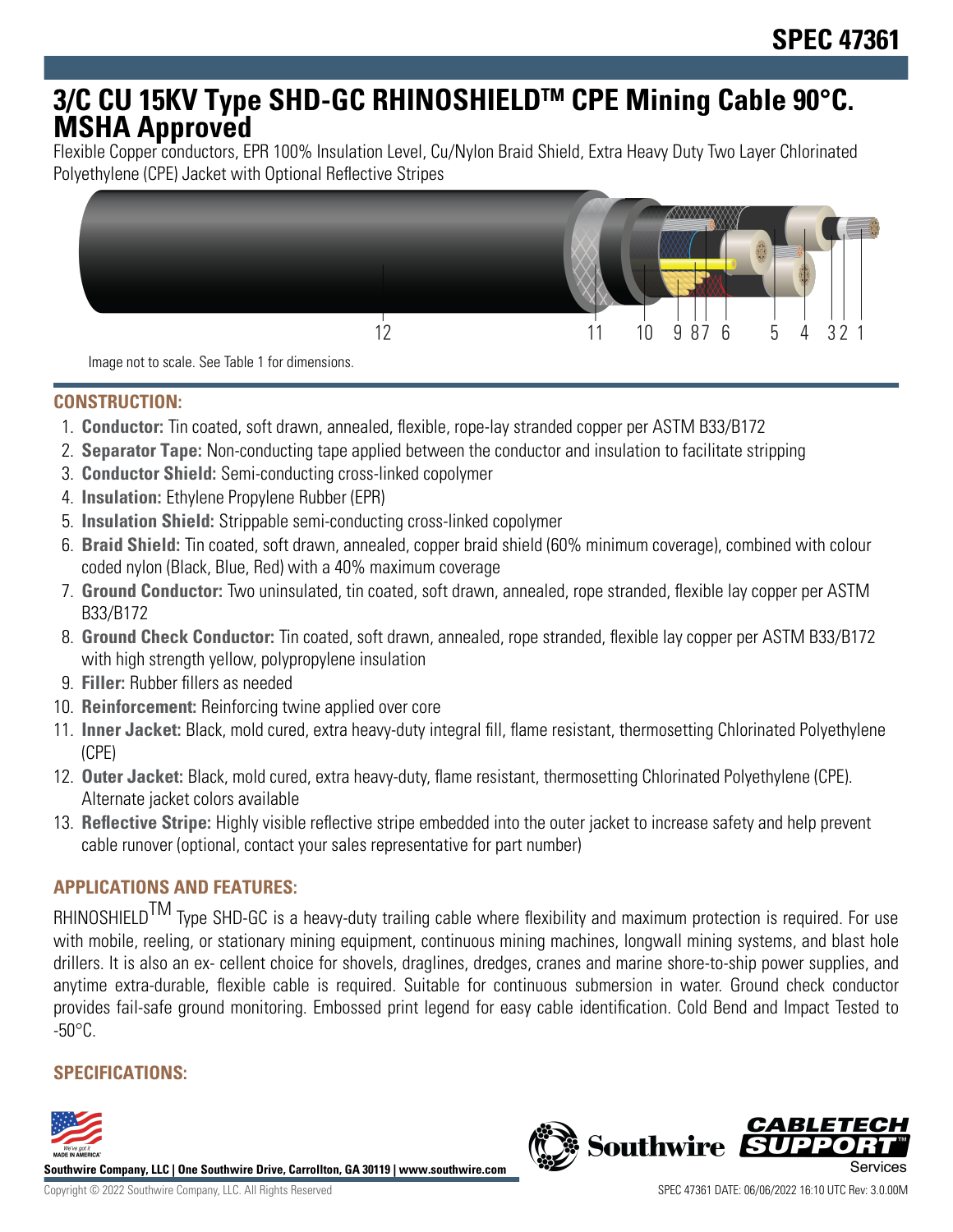- ASTM B33 Standard Specification for Tin-Coated Soft or Annealed Copper Wire
- ASTM B172 Standard Specification for Rope-Lay-Stranded Copper Conductors Having Bunch-Stranded Copper Conductors
- C22.2 No. 96 Portable Power Cables
- ICEA S-75-381 Portable and Power Feeder Cables for Use in Mines
- CSA Listed File # LL65300 FT1, FT4, FT5 CSA C22.2, No. 96 Portable Power Cables
- MSHA listed: passes MSHA flame test
- Meets or exceeds ICEA requirements as applicable for ICEA S-75-381/NEMA WC 58, ASTM B-3

#### **SAMPLE PRINT LEGEND:**

SOUTHWIRE (R) RHINO<sup>TM</sup> BRAND CABLE # AWG CU 3/C EPR TYPE SHD-GC 15000V -50°C 90°C P-07-KA140005 MSHA

#### **Table 1 – Weights and Measurements**

| <b>Stock</b><br>' Number | Cond.<br><b>Size</b> | Cond.<br>Number Strands | Cond. | <b>Diameter</b><br>Over<br>Conductor | Insul.<br><b>Thickness</b> | Diameter<br>Over<br>Insulation | Size       | Ground Ground<br><b>Strands</b> | Ground<br>Check<br>Size | Ground<br>Check<br><b>Strands</b> | Ground<br><b>Check</b><br>Insulation<br><b>Thickness</b> | Jacket<br><b>Thickness</b> | Approx.<br>OD | Approx.<br>Weight |
|--------------------------|----------------------|-------------------------|-------|--------------------------------------|----------------------------|--------------------------------|------------|---------------------------------|-------------------------|-----------------------------------|----------------------------------------------------------|----------------------------|---------------|-------------------|
|                          | AWG/<br>Kcmil        | No.                     | No.   | inch                                 | mil                        | inch                           | <b>AWG</b> | <b>No</b>                       | AWG                     | No.                               | mil                                                      | mil                        | inch          | lb/1000ft         |
| 674452                   | $\overline{2}$       | 3                       | 308   | 0.32                                 | 210                        | 0.830                          | 6          | 133                             | 8                       | 168                               | 45                                                       | 120                        | 2.41          | 3505              |
| TBA                      |                      | 3                       | 385   | 0.355                                | 210                        | 0.841                          | 5          | 133                             | 8                       | 168                               | 45                                                       | 235                        | 2.52          | 3910              |
| 646761^                  | 1/0                  | 3                       | 273   | 0.385                                | 210                        | 0.848                          | 4          | 259                             | 6                       | 133                               | 60                                                       | 250                        | 2.64          | 4331              |
| TBA                      | 1/0                  | 3                       | 273   | 0.385                                | 210                        | 0.871                          | 4          | 259                             | 8                       | 168                               | 45                                                       | 250                        | 2.64          | 4450              |
| 646496                   | 2/0                  | 3                       | 324   | 0.42                                 | 210                        | 0.886                          | 3          | 259                             | 8                       | 168                               | 45                                                       | 150                        | 2.73          | 4990              |
| TBA                      | 3/0                  | 3                       | 418   | 0.506                                | 210                        | 0.992                          | 2          | 308                             | 8                       | 168                               | 45                                                       | 265                        | 2.90          | 5760              |
| 646951^^                 | 4/0                  | 3                       | 532   | 0.577                                | 210                        | 1.063                          | 1          | 385                             | 6                       | 168                               | 45                                                       | 265                        | 3.05          | 6630              |
| TBA                      | 250                  | 3                       | 608   | 0.61                                 | 210                        | 1.096                          | 1/0        | 273                             | 6                       | 133                               | 60                                                       | 265                        | 3.20          | 7580              |
| 597509                   | 350                  | 3                       | 855   | 0.72                                 | 210                        | 1.206                          | 2/0        | 324                             | 6                       | 133                               | 60                                                       | 280                        | 3.43          | 9300              |
| TBA                      | 500                  | 3                       | 1221  | 0.9                                  | 210                        | .386                           | 4/0        | 532                             | 6                       | 133                               | 60                                                       | 295                        | 3.92          | 12560             |

All dimensions are nominal and subject to normal manufacturing tolerances

◊ Cable marked with this symbol is a standard stock item

^ Red with stripe

^^ Red Jacket



**Southwire Company, LLC | One Southwire Drive, Carrollton, GA 30119 | www.southwire.com**